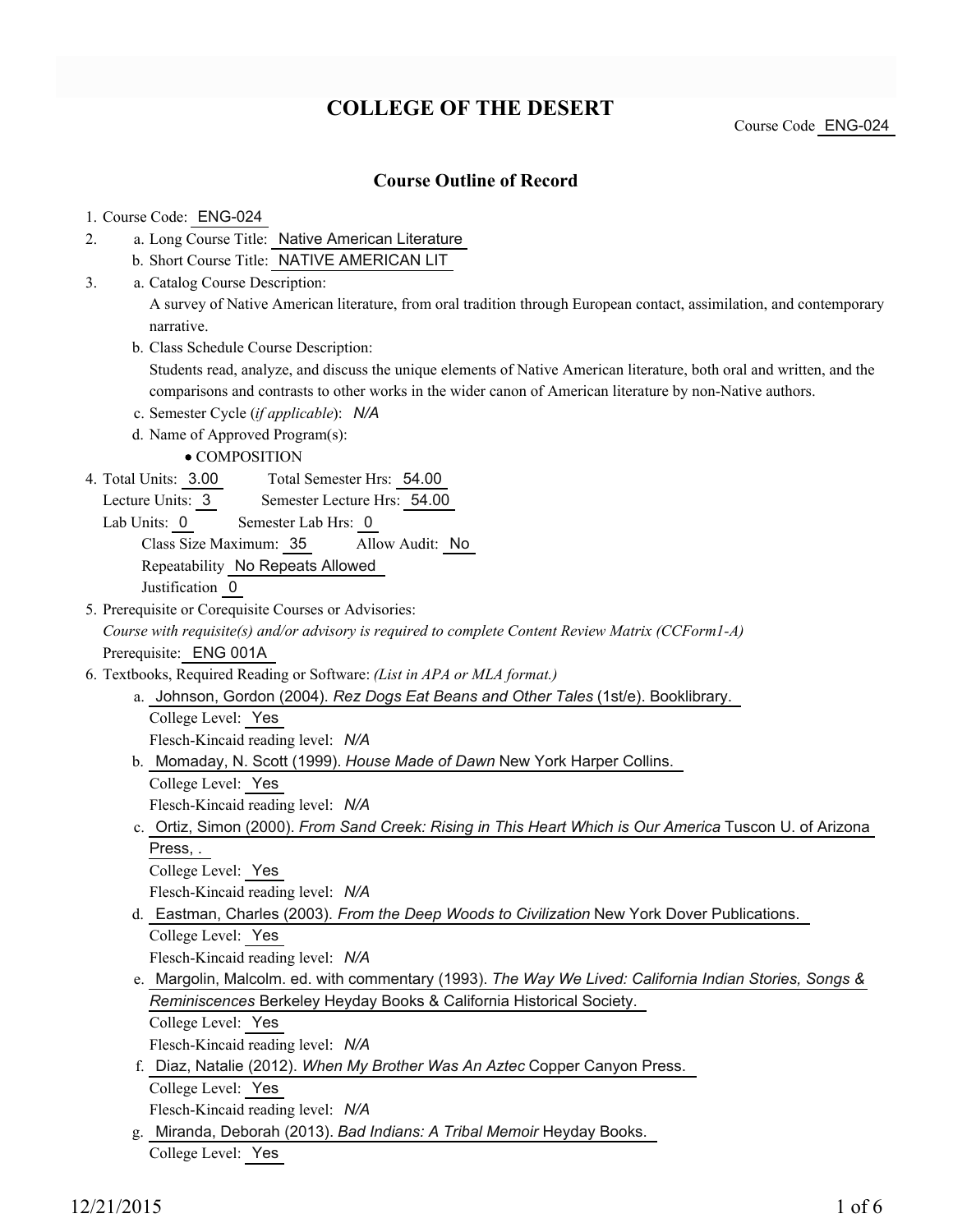Flesch-Kincaid reading level: *N/A*

h. Dembicki, Matt (2010). *Trickster: Native American Tales: A Graphic Collection* Fulcrum. College Level: Yes

Flesch-Kincaid reading level: *N/A*

- i. Alexie, Sherman (2010). War Dances Grove Press.
	- College Level: Yes

Flesch-Kincaid reading level: *N/A*

j. Trafzer, Clifford, Matthew Sakiestewa Gilbert and Lorraine Sisquoc (2012). *The Indian School on Magnolia Avenue Voices and Images from Sherman Institute* Oregon State University. College Level: Yes

Flesch-Kincaid reading level: *N/A*

k. Silko, Leslie Marmon (1976). Ceremony Penguin. College Level: Yes

Flesch-Kincaid reading level: *N/A*

- 1. Shipek, Florence. An Autobiography of Delfina Cuero, A Diegueno Indian. Trans. Rosalie Pinto Robertson. Preface by Lowell John Bean. Morongo Indian Reservation: Malki Museum Press, 1970.
- Entrance Skills: *Before entering the course students must be able:* 7.
	- a. Employ writing as a process to generate and develop ideas, and to clarify and organize thoughts.
		- ENG 001A Find, read, analyze, evaluate, interpret, and synthesize outside sources, including online information.
		- ENG 001A Read, analyze, and interpret varied texts (i.e. literature, digital forms, visual).
		- ENG 001A Understand how readers' experiences influence the reading of texts.
		- ENG 001A Develop ideas coherently in writing through the drafting process.
		- ENG 001A Participate in the process of developing texts in collaborative and individual settings.
		- ENG 001A Write thesis statements, topic sentences, and ideas in an organized way in multi-page essays.
		- ENG 001A Write essays with varied strategies, including persuasive essays, with a arguable theses and evidence from a variety types of sources.
		- ENG 001A Use a variety of rhetorical strategies to write essays.

### b. Construct focused theses.

ENG 001A - Write thesis statements, topic sentences, and ideas in an organized way in multi-page essays.

c. Select, develop, and organize ideas in a structured format.

- ENG 001A Find, read, analyze, evaluate, interpret, and synthesize outside sources, including online information.
- ENG 001A Read, analyze, and interpret varied texts (i.e. literature, digital forms, visual).
- ENG 001A Understand how readers' experiences influence the reading of texts.
- ENG 001A Develop ideas coherently in writing through the drafting process.
- ENG 001A Write thesis statements, topic sentences, and ideas in an organized way in multi-page essays.
- ENG 001A Write essays with varied strategies, including persuasive essays, with a arguable theses and evidence from a variety types of sources.
- ENG 001A Use a variety of rhetorical strategies to write essays.
- ENG 001A Incorporate complex sentence-structure and variety of word choice.
- ENG 001A Recognize and integrate creative elements of style (metaphor, analogy, voice, tone).
- ENG 001A Correctly use MLA or APA documentation as appropriate both within essays and in works cited entries.
- ENG 001A Use writing reference materials and handbooks to perfect documentation skills with few errors.
- ENG 001A Identify and evaluate appropriate source, incorporating them appropriately quotations, summaries, paraphrases and appropriate facts.
- d. Compose essays using combined rhetorical modes.
	- ENG 001A Write essays with varied strategies, including persuasive essays, with a arguable theses and evidence from a variety types of sources.
	- ENG 001A Use a variety of rhetorical strategies to write essays.
- e. Demonstrate awareness of audience by use of appropriate tone and diction in all compositions.
	- ENG 001A Incorporate complex sentence-structure and variety of word choice.
	- ENG 001A Recognize and integrate creative elements of style (metaphor, analogy, voice, tone).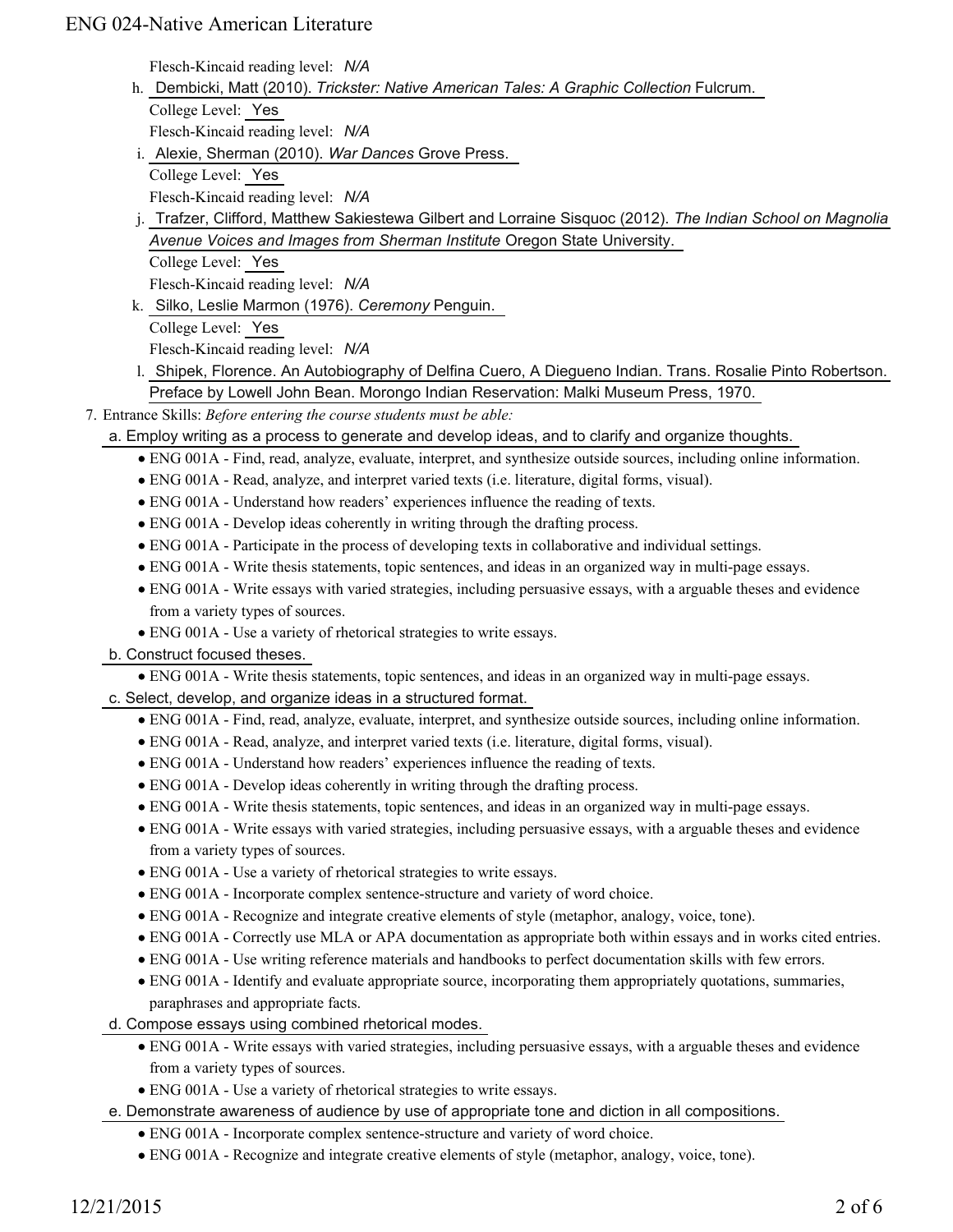f. Exhibit proficiency in correct usage of grammar, punctuation and mechanics in all compositions.

- ENG 001A Develop ideas coherently in writing through the drafting process.
- ENG 001A Incorporate complex sentence-structure and variety of word choice.

```
g. Analyze, explain, evaluate, compare, and contrast selected prose and poetry, both from text and researched
```
#### sources.

- ENG 001A Find, read, analyze, evaluate, interpret, and synthesize outside sources, including online information.
- ENG 001A Read, analyze, and interpret varied texts (i.e. literature, digital forms, visual).
- ENG 001A Understand how readers' experiences influence the reading of texts.
- ENG 001A Develop ideas coherently in writing through the drafting process.
- ENG 001A Recognize and integrate creative elements of style (metaphor, analogy, voice, tone).

#### h. Demonstrate skill in researching information, including CD-ROM and on-line sources.

- ENG 001A Find, read, analyze, evaluate, interpret, and synthesize outside sources, including online information.
- ENG 001A Read, analyze, and interpret varied texts (i.e. literature, digital forms, visual).
- ENG 001A Correctly use MLA or APA documentation as appropriate both within essays and in works cited entries.
- ENG 001A Use writing reference materials and handbooks to perfect documentation skills with few errors.
- ENG 001A Identify and evaluate appropriate source, incorporating them appropriately quotations, summaries, paraphrases and appropriate facts.

#### i. Paraphrase, summarize, and quote using MLA documentation for all published sources in all compositions.

- ENG 001A Find, read, analyze, evaluate, interpret, and synthesize outside sources, including online information.
- ENG 001A Read, analyze, and interpret varied texts (i.e. literature, digital forms, visual).
- ENG 001A Correctly use MLA or APA documentation as appropriate both within essays and in works cited entries.
- ENG 001A Identify and evaluate appropriate source, incorporating them appropriately quotations, summaries, paraphrases and appropriate facts.
- 8. Course Content and Scope:

#### Lecture:

- I. History of Native American literature
	- A. Native American Oral Tradition
- 1. Creation myths/songs
- 2. Healing songs
- 3. Social stories and songs
- B. European Contact
	- 1. Translating Native American narratives
- a. Historical oration and literature
- b. Songs/art
- 2. Assimilation and Native American narratives
- a. Christian missionaries
- b. Reservations
- c. Boarding schools
- d. Wild west shows
- II. Contemporary Native American literature
	- A. Impact of higher education
	- B. Native American Citizenship
	- C. Representation of Native Americans
- 1. Hollywood
- 2. Cultural appropriation
- 3. Self-representation
- 4. Narratives of social resistance
- III. Native American Literary Issues
	- A. Language
- 1. Linguistic form
- 2. Oral and written translations
- 3 Semantics
	- B. World View
- 1. Community/individuality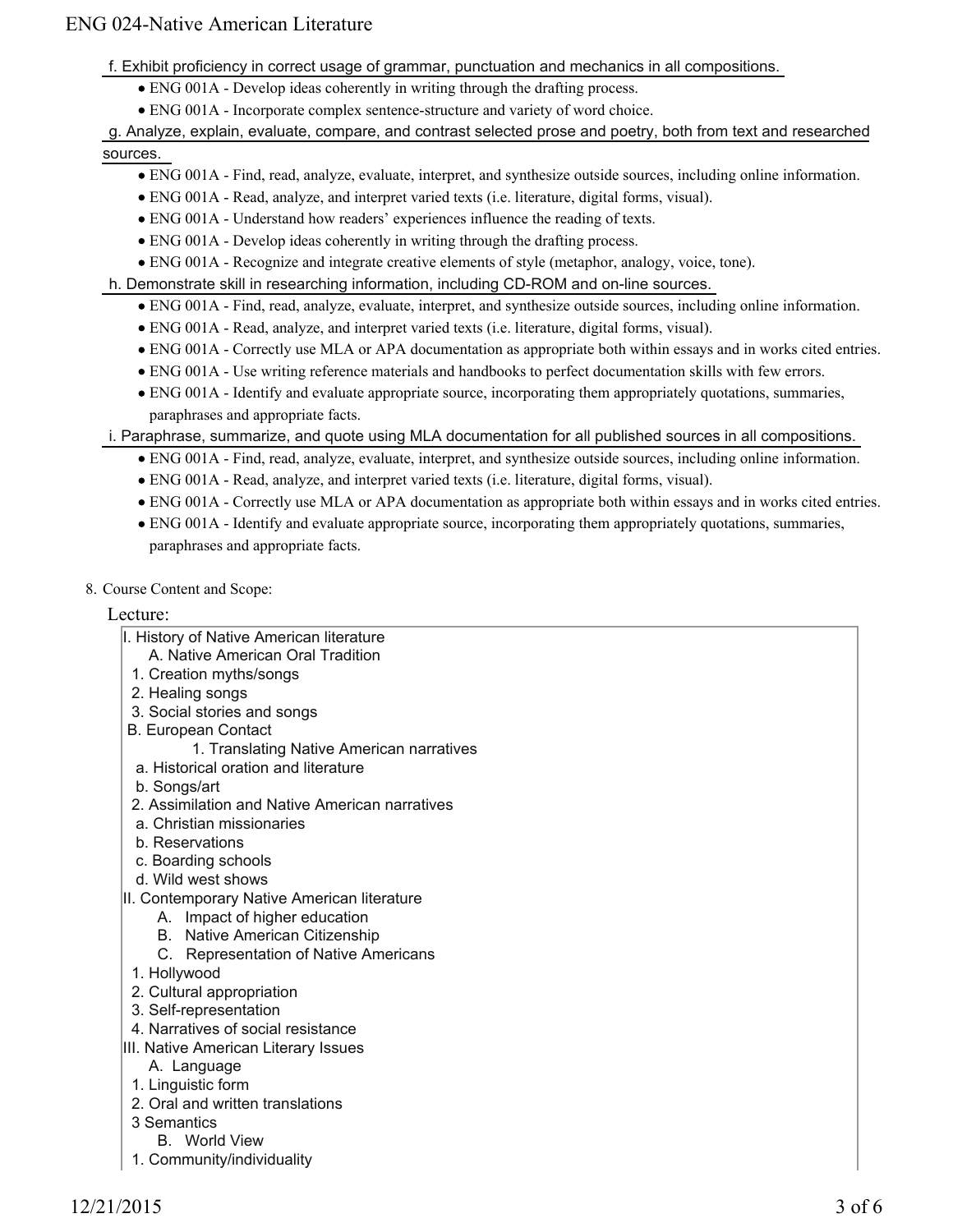- 2. Social values/Religion
- C. New Directions in Native American poetry and prose
- 1. Cross-cultural literature
- 2. Performance art
- 3. Mixed media
	- 4. Internet

Lab: *(if the "Lab Hours" is greater than zero this is required)*

9. Course Student Learning Outcomes:

1.

Perform an analysis and evaluation of historical and contemporary Native American literature, including oral and written narratives.

2. Distinguish the relevant features of the historical thought and times that have shaped Native American literature, from pre-history and pre-Anglo contact, to post-colonialism and contemporary writing.

- 3. Demonstrate awareness of and confidence in one's own voice in discussing Native American literary works.
- 4. Synthesize and respond to literary criticism.
- 5. Analyze themes, concepts, and ideas reflected in the written works of Native Americans.

10. Course Objectives: Upon completion of this course, students will be able to:

a. Analyze a body of Native American literature from oral traditions to contemporary genres.

b. Explore Native American studies through the analysis of Native American literature.

c. Identify literary genres developed in western scholarship as they apply to Native American literature.

d. Compose critical essays on literary elements, based upon close textual readings, investigations, and accepted critical practices.

e. Demonstrate the ability to respond effectively to relevant critical opinions.

Methods of Instruction: *(Integration: Elements should validate parallel course outline elements)* 11.

- a. Discussion
- b. Journal
- c. Lecture
- d. Participation
- e. Technology-based instruction

Other Methods:

b. Media presentations c. Field trips d. Collaborative work

12. Assignments: (List samples of specific activities/assignments students are expected to complete both in and outside of class.) In Class Hours: 54.00

Outside Class Hours: 108.00

a. In-class Assignments

a. Students will write analytical and interpretive essays(8000 to 10,000 words) in response to reading assignments.

b. Students will participate in group discussions and presentations.

b. Out-of-class Assignments

a. Students will write analytical and interpretive essays(8000 to 10,000 words) in response to reading assignments.

b. Students will research, interpret and analyze selected texts.

- c. Students will write journal responses to the readings.
- 13. Methods of Evaluating Student Progress: The student will demonstrate proficiency by:
	- College level or pre-collegiate essays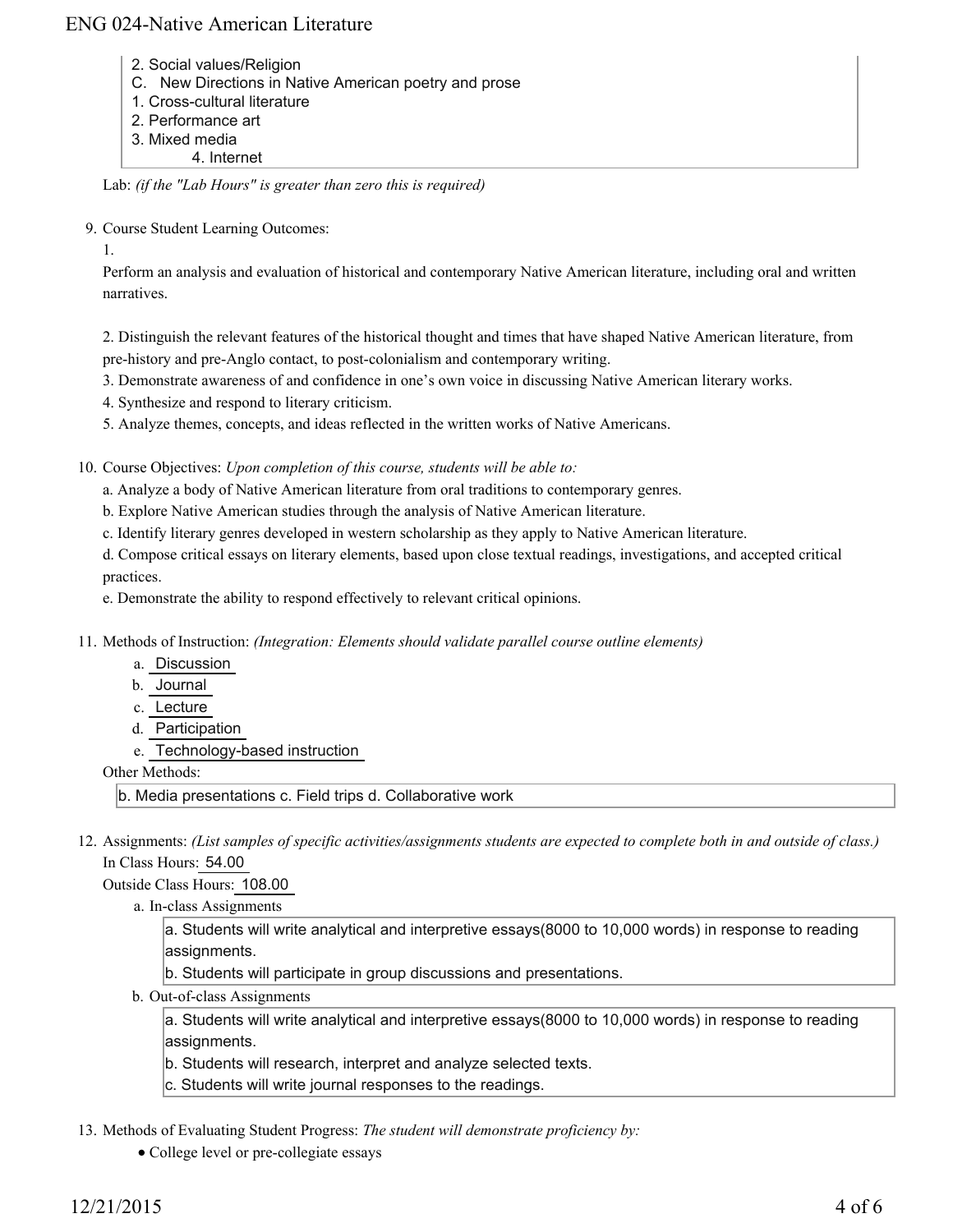- Written homework
- Critiques
- Guided/unguided journals
- Presentations/student demonstration observations
- Group activity participation/observation
- Mid-term and final evaluations
	- A mid-term essay exam. A final research paper (five to seven pages)
- Student participation/contribution
- Other

Three response papers (three to five pages) addressing reading assignments, discussions and lectures.

- 14. Methods of Evaluating: Additional Assesment Information:
- 15. Need/Purpose/Rationale -- All courses must meet one or more CCC missions. PO-GE C4.b - Language & Rationality (Communication & Analytical Thinking) Compare and contrast ideas from conclusions and solutions based on relevant criteria and standards IO - Critical Thinking and Communication Summarize, analyze, and interpret oral and written texts, with the ability to identify assumptions and differentiate fact from opinion.
- 16. Comparable Transfer Course **University System Campus Course Number Course Title Catalog Year** 17. Special Materials and/or Equipment Required of Students: Required Material? **Material or Item Cost Per Unit Total Cost Per Unit Total Cost Per Unit Accord Total Cost Accord Cost Per Unit** 18. Materials Fees: 19. Provide Reasons for the Substantial Modifications or New Course: Periodic review. a. Cross-Listed Course *(Enter Course Code)*: *N/A* b. Replacement Course *(Enter original Course Code)*: *N/A* 20. 21. Grading Method *(choose one)*: Letter Grade Only MIS Course Data Elements 22. a. Course Control Number [CB00]: CCC000190167 b. T.O.P. Code [CB03]: 150100.00 - English
	- c. Credit Status [CB04]: D Credit Degree Applicable
	- d. Course Transfer Status [CB05]: A = Transfer to UC, CSU
	- e. Basic Skills Status [CB08]: 2N = Not basic skills course
	- f. Vocational Status [CB09]: Not Occupational
	- g. Course Classification [CB11]: Y Credit Course
	- h. Special Class Status [CB13]: N Not Special
	- i. Course CAN Code [CB14]: *N/A*
	- $i$ . Course Prior to College Level [CB21]:  $Y = Not$  Applicable
	- k. Course Noncredit Category [CB22]: Y Not Applicable
	- l. Funding Agency Category [CB23]: Y = Not Applicable
	- m. Program Status [CB24]: 1 = Program Applicable